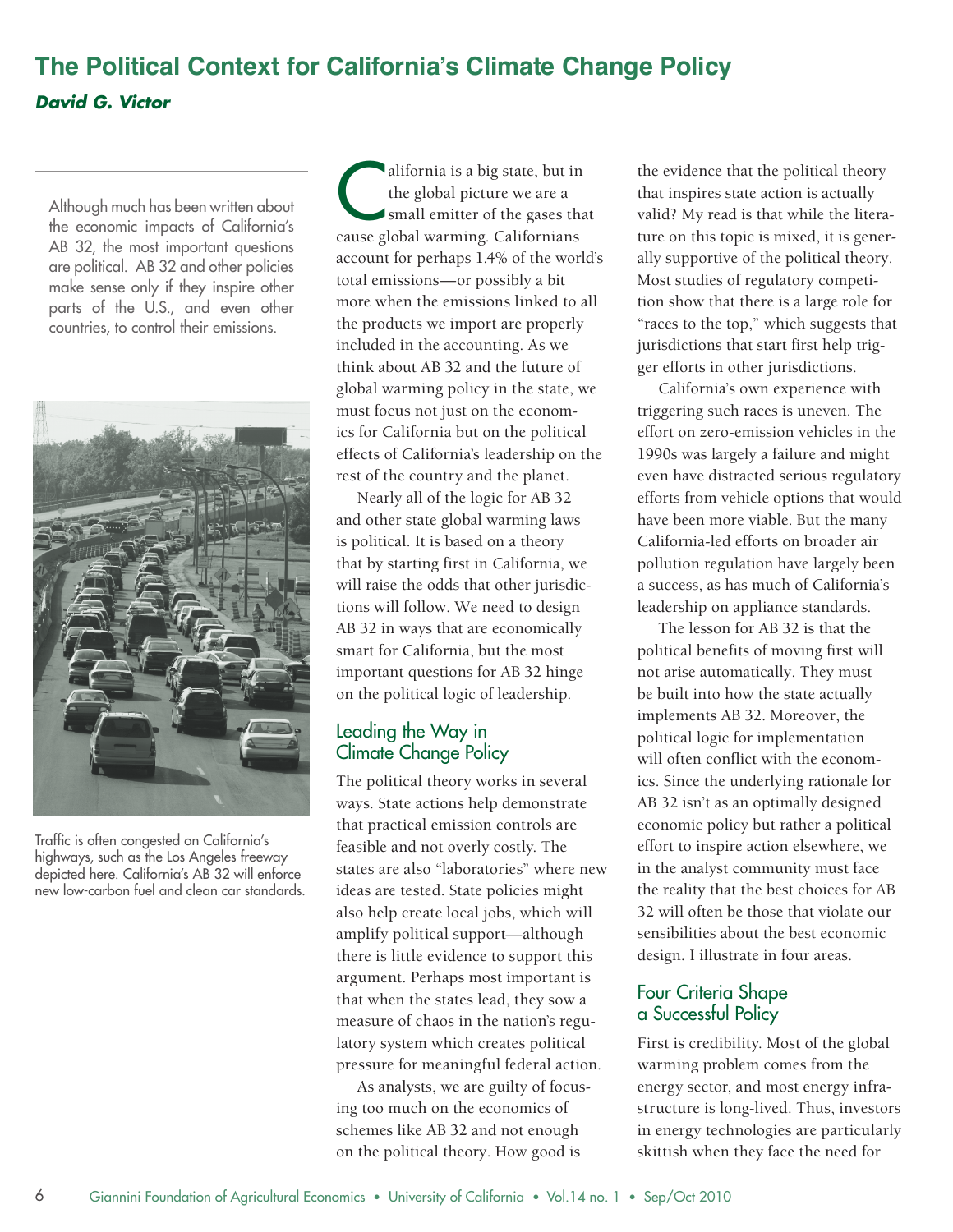large investments within a regulatory environment that is shifting. The most effective rules in such settings are those that are highly credible because they allow investors to sink capital and other resources with a reasonable expectation of earning a return. Across the nation (and much of the rest of the world), the political momentum for serious global warming policy is evaporating. In that context, the economic logic for doing something in California would seem to weaken because a strict island of policy in California, when the rest of the world economy is a sea of inaction, raises the odds that California will bear unequal and distorting costs.

My view is the opposite. When the rest of the world is losing momentum is a time when efforts by California are most needed—as a way to signal credibility. Investors who back clean energy are in the early stages of what could be a bloodbath as clean energy rules lose momentum in most of the country. If California signals that its own laws aren't credible, then it will take a long time—perhaps a generation—before investors come back.

Second, is the strategy for California's engagement with developing countries. Put differently, what is California's foreign policy on global warming? While most of the political attention on AB 32 focuses on whether this will help inspire action in Washington DC, the questions about foreign policy are ultimately much more important. Every credible forecast for fuel consumption and emissions shows that essentially all the growth in future warming emission will come from developing countries—especially China, but also India, South Africa, and the forest-rich nations such as Indonesia and Brazil.

If the central goal of AB 32 is rooted in a political theory that sees efforts by California spreading to other jurisdictions, then we should evaluate AB 32, ultimately, by whether it helps change the game in the developing world.

California could have a big impact here—in part by generating pressure for more credible action at the federal level that will, in turn, make the U.S. Government a more effective negotiator with foreign countries. But, so far, there isn't much evidence that will happen soon.

*Good economic design is important. But the ultimate success of AB 32 must be measured in terms of leverage. Is California changing the game in the rest of the United States and the world?*

The biggest foreign policy leverage that California has is rooted in how the state implements its rules for emission offsets. By far, the largest scheme for international emission offsets is the Kyoto Protocol's Clean Development Mechanism (CDM). To date, the experience with the CDM has been disastrous. A large fraction of CDM credits are not genuine—they reflect investments that would have happened anyway and wrongly earn credit as "additional."

The scheme is designed to reward relatively small projects that are discrete and relatively easy to measure and assess. Yet all the evidence suggests that the really big reductions in emissions from developing countries will come not from little projects that tinker at the margins, but from bigger schemes that alter these countries baselines—such as schemes to introduce more advanced, efficient coal-fired power plants in India, or schemes to make natural gasfired electricity more viable in China. Serious leverage in the developing countries will come from engaging with how these nations actually plan and implement their industrial policies.

California can help alter the political incentives for developing countries to control emissions by opening

part of the AB 32 market to international offsets. Success on this front will require navigating between the local pressure here in California to make offset rules generous (and thus help local companies comply with AB 32's emission limits), and the political goal of using the California market to gain leverage on emissions around the world. The former suggests that transaction costs should be low and rules as generous as possible.

Indeed, most discussions of offsets around U.S. federal legislation have pointed in this direction, with such generous rules for offsets that the problems already evident in the CDM are likely to get even worse under a U.S. scheme. My view is that California should look in the other direction—it should set tough offset rules so that the California market (which will be the largest carbon-trading market in the U.S.) triggers a race to quality. Not only will this help ensure that offsets awarded in California are high quality, but it will demonstrate to other jurisdictions a better way to manage an offsets scheme.

Third, the same logic I have spelled out for California's foreign policy on global warming can also guide how the state deals with other states. If AB 32 is successful, then other states might create their own cap-and-trade systems. A few are already far along in the effort, and the Northeastern states already have a somewhat odd cap-and-trade system in place. Should these state systems be linked? Good economic policy would say "yes" because linked markets create more opportunities for trade and thus offer more potential for lowering costs and increasing leverage on emissions.

But good politics suggests the answer should be "maybe." California should be wary about too much linkage. Linking to states that have lax or flaky rules will create the carbon equivalent of Gresham's law, and political support for serious efforts